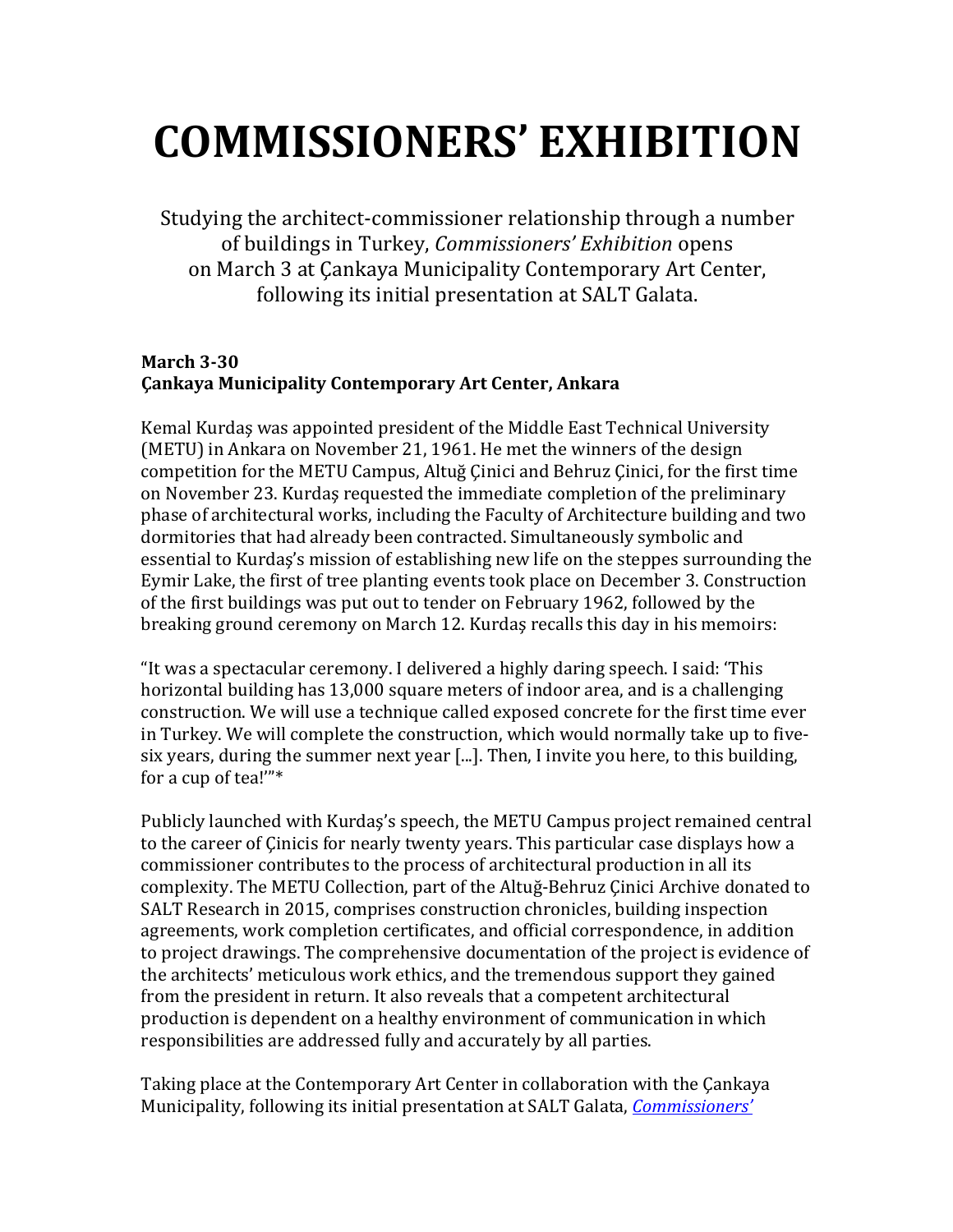*Exhibition* studies this critical relationship between the architect and the commissioner through a number of buildings contracted by private and public entities in Ankara, Çanakkale, Denizli, Izmir, and Istanbul from 1930s to 2010s. The selection focuses on commissioners' influence over works of architecture with narrations featuring original archival documents and interviews. Their instrumental potential to initiate novelties, a much more important trait than the ability to provide resources, is argued via the personal archive of Özer Türk—a bureaucrat who vitalized early stages of tourism during his administrative posts across the Aegean between 1963 and 1975.

*Commissioners' Exhibition* suggests every noteworthy architectural endeavor is the result of a competent architect paired with an engaging commissioner. However, this relationship is often portrayed as antagonistic instead of being articulated as a common ground for production. In a considerably dominant perspective where the architect claims other experts and implementers as enemies of her/his design, the commissioner is caricatured as "ignorant and tasteless." During the past forty years, while globalization in architecture has manifested itself in the profile of the wandering "starchitect," the commissioner has come to represent a pragmatic type embedded in corporate investment and development schemes. In the face of world's urgencies, the exhibition reminds that channeling the architect's skill, expertise, and efforts from creating a masterpiece to enabling an environment of shared production would also entail a reconsideration of the commissioner's position.

Documents selected from the archives of Altuğ-Behruz Çinici, Cengiz Bektaş, and Erkal Güngören are part of SALT Research Architecture and Design Archive supported by Kalebodur.

\* *Hayatım Mücadeleyle Geçti "Kemal Kurdaş Kitabı*,*"* Interview by Şengün Kılıç Hristidis, Istanbul: Türkiye İs Bankası Kültür Yayınları, 2010

#### **RESEARCH**

Melis Cankara (SALT Research and Programs), Meriç Öner (SALT Research and Programs), N. Müge Cengizkan, Isıl Uçman Altınışık (Pamukkale University), Murat Burak Altınışık (Pamukkale University), Ali Eray (PAB), Pınar Gökbayrak (PAB), Burçin Yıldırım (PAB), Beril Sarısakal (SALT Research and Programs), Ezgi Mutluer (SALT Research and Programs)

#### **CONTRIBUTION**

Can Cinici, Esat Sivri, Ediz Türk, Gülizar Özden Türk, Gülden Evirgen, Ersan Türk, Sezen Evirgen Öğücü, Ece Çokar, Emre Senan, Nevzat Sayın, Elâ Güngören, Koray Ariş, Kerem Ariş, Han Tümertekin, Zeynep Tümertekin, and METU Faculty of Architecture 

## **DESIGN**

PAB, Emirhan Altuner (SALT Research and Programs), Özgür Şahin (SALT Research and Programs), Tuğrul Veli Şalcı (SALT Research and Programs)